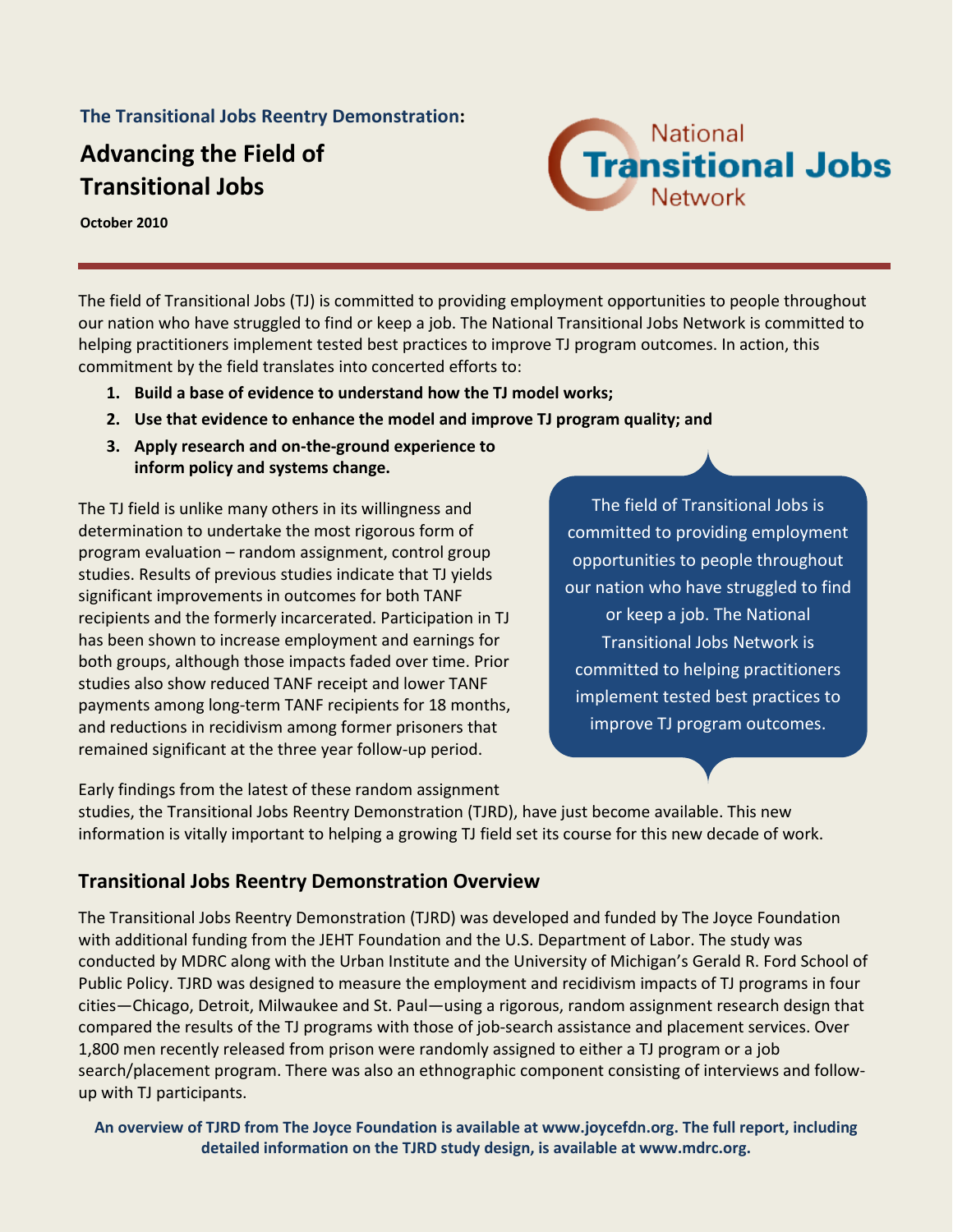## **TJRD Key Findings**

#### **Employment impacts**

- High participation rates in the TJ programs indicate a strong desire to work among people exiting prison. Given the opportunity to work, 85% of the study group worked in a Transitional Job, with participation as high as 97% at some sites.
- During the first part of the study, there was a large increase in employment for TJ participants due to the Transitional Jobs themselves.
- The employment impacts faded over time as the TJ ended. By quarter 4 post-enrollment there were no significant differences in unsubsidized employment between the TJ group and the job search/placement recipients.

#### **Recession cohort impacts**

- A comparison between an early cohort (entered the program between January of 2007 and March 2008), and a late cohort (those who entered between April 2008 and September 2008 and experienced the worst part of the recession during their follow-up period) provides preliminary evidence that the Transitional Jobs programs may have been more effective in weaker labor markets at stabilizing employment.
- In quarters 3 and 4 post-enrollment, the TJ programs produced a modest increase in earnings from the unsubsidized jobs for the late cohort.

#### **Retention bonus impacts**

• Employment retention bonus payments were tested on a portion of the study sample. Analysis of outcomes at the St. Paul site shows that the use of monetary employment retention bonuses may have improved employment for the TJ group. Earnings and employment appear more positive for those who received retention bonuses – for example they were more likely to be employed for all four quarters of follow-up.

#### **Recidivism impacts**

• Just over one third of TJ participants ended up returning to prison (35.1%) during the first year of the follow-up period, most for technical parole violations. There were no consistent significant effects of TJ on recidivism, though in one site, St. Paul, the TJ group spent fewer days in prison.

#### **Ethnography findings**

• TJ participants in the ethnographic study generally felt positive about the program while they were receiving TJ, and saw TJ as an opportunity to shed the identity of "ex-offender." As most subsequently struggled to find unsubsidized employment, many felt as if their expectations of TJ had not been met. However, during later interviews, many of the participants had come to see their time in TJ as a period of stability during an otherwise difficult time.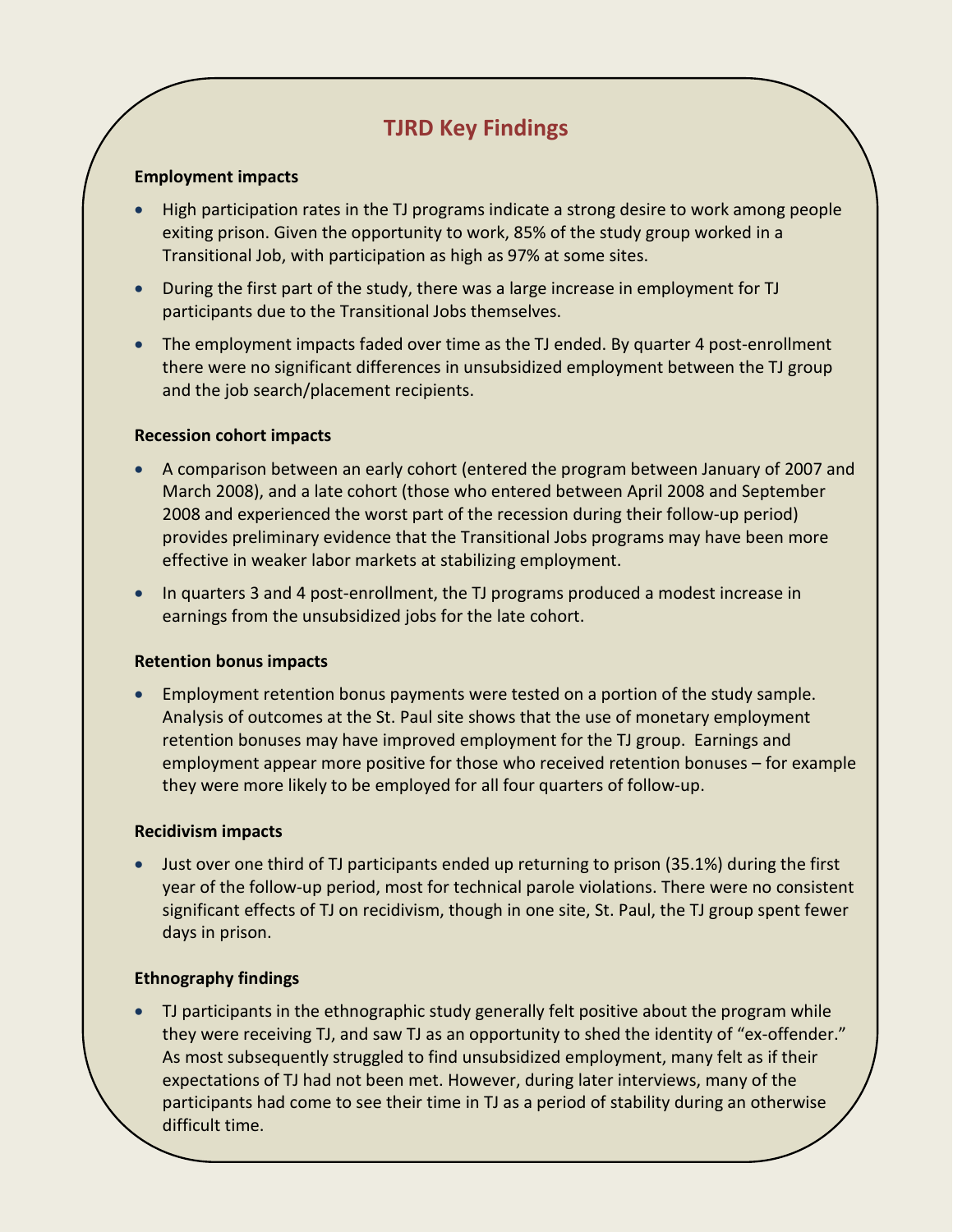## **Lessons and Context**

**People reentering communities from prison have a strong willingness to work, but face daunting challenges in doing so.**

High participation rates in the TJ programs indicate a strong desire to work among people exiting prison. This high participation rate suggests a large unmet demand for employment among people returning from prison, underlining the need for creating both subsidized and unsubsidized jobs. In spite of this demonstrated motivation to work, the labor market offers few employment opportunities for people with criminal records, with many occupations, and often entire sectors, off-limits for these potential productive workers. In addition many employers are unwilling to take the risk--perceived or real--of hiring a candidate who has been incarcerated. This situation represents a need for fundamental systems and policy change that is beyond the scope of subsidized employment interventions.

**Transitional Jobs provided muchneeded, immediate earned income even in bad economic times.**

The Transitional Jobs programs successfully provided income and employment for the men in this study before and during the recession. This demonstrates that even in times of economic crisis, Transitional Jobs programs serve as a much-needed source of income and stability. The income earned by TJ participants helped them to meet basic needs at a time when they most needed it—and likely would not otherwise have been working. Given that the labor market is not expected to recover quickly or strongly in the next two years, this finding has real salience and import for programming now.

**It is imperative that TJ programs and the model evolve to strengthen implementation —practitioners are already using these lessons to do just that.**

The Transitional Jobs model as it is currently implemented has many demonstrable benefits for hard-to-employ individuals and has demonstrated positive results in a number of evaluations and studies. It is necessary however to continuously improve practices at the program level as well as seek out ways to strengthen the overall model. The TJRD findings reinforce this imperative—in order to produce more consistent, significant and lasting impacts on participant employment and recidivism, we must redouble our efforts to identify ways to improve the model and implement these new practices at the program level.

TJ programs across the country are committed to ongoing program improvement, and use findings such as those from TJRD as an opportunity to learn and innovate to produce better results for their participants. Likewise, the NTJN is investigating and disseminating innovative and evidence-based practices, and is already gleaning valuable lessons from the findings of the TJRD study, some of which are listed in this document. Programs have made considerable strides since the study began.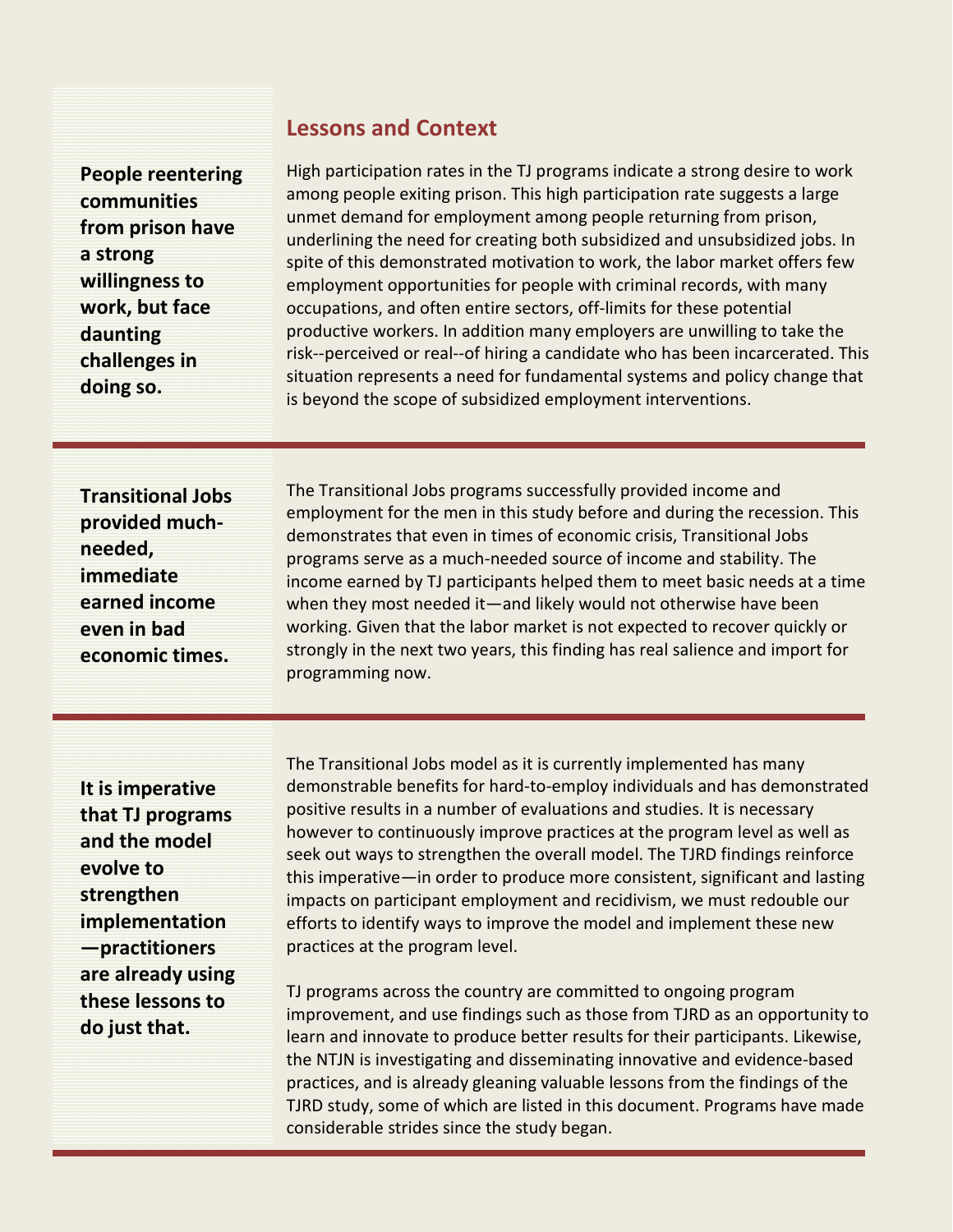**The challenges faced by people reentering from prison are substantial and complex. Employment, while critical, is part of a broad range of needs.**

People reentering communities from incarceration face a wide range of challenges beyond employment, such as the need for stable housing, family reunification, substance abuse and mental health treatment, as well as meeting the requirements of conditional release, criminal justice system user fees, and child support obligations. Rapid attachment to employment, as provided by TJ, can be a critical component of successfully reentering from prison and avoiding reincarceration, but it is far from the only piece. TJ can be a key part of a continuum of necessary services for people exiting prison, but it is necessary to determine how the need for employment opportunity can be met in a way that is integrated with other critical needs in order to significantly impact recidivism.

Effective programs working with people exiting prison have found that fostering positive relationships and building effective communications systems with parole officers, probation officials and other members of the criminal justice oversight community are essential for ensuring that TJ programs are able to recruit participants who are likely to benefit from TJ, as well as for helping participants manage the conditions of their release. Because TJ programs that serve people reentering from prison typically receive referrals directly from parole, a close partnership with referring agents helps them select and recruit the candidates who most need TJ. Such relationships allow TJ providers to educate criminal justice officials about the goals, processes and outcomes of TJ as well as the characteristics of good TJ candidates.

Good relationships may also help participants comply with their parole or probation requirements. In the TJRD study, most of the prison admissions for study participants were due to technical parole violations, not for new crimes. Positive relationships and good communication with parole and probation officers can allow TJ providers to better help participants comply with the conditions of their community supervision to avoid reincarceration. Relationships within other systems that impact the reentry population, such as child support, work release facilities and transitional housing, are also critical. Building relationships within these systems helps TJ providers to better understand how the systems involved impact TJ participant success, and can allow practitioners to positively influence these systems and reorient them toward the goals of employment, economic independence, and averted reincarceration for people exiting prison. For more population-specific best practices for serving people reentering from prison, watch for the NTJN's forthcoming TJ best practice guide for reentry.

**Relationships with the criminal justice community and other support systems are critical.**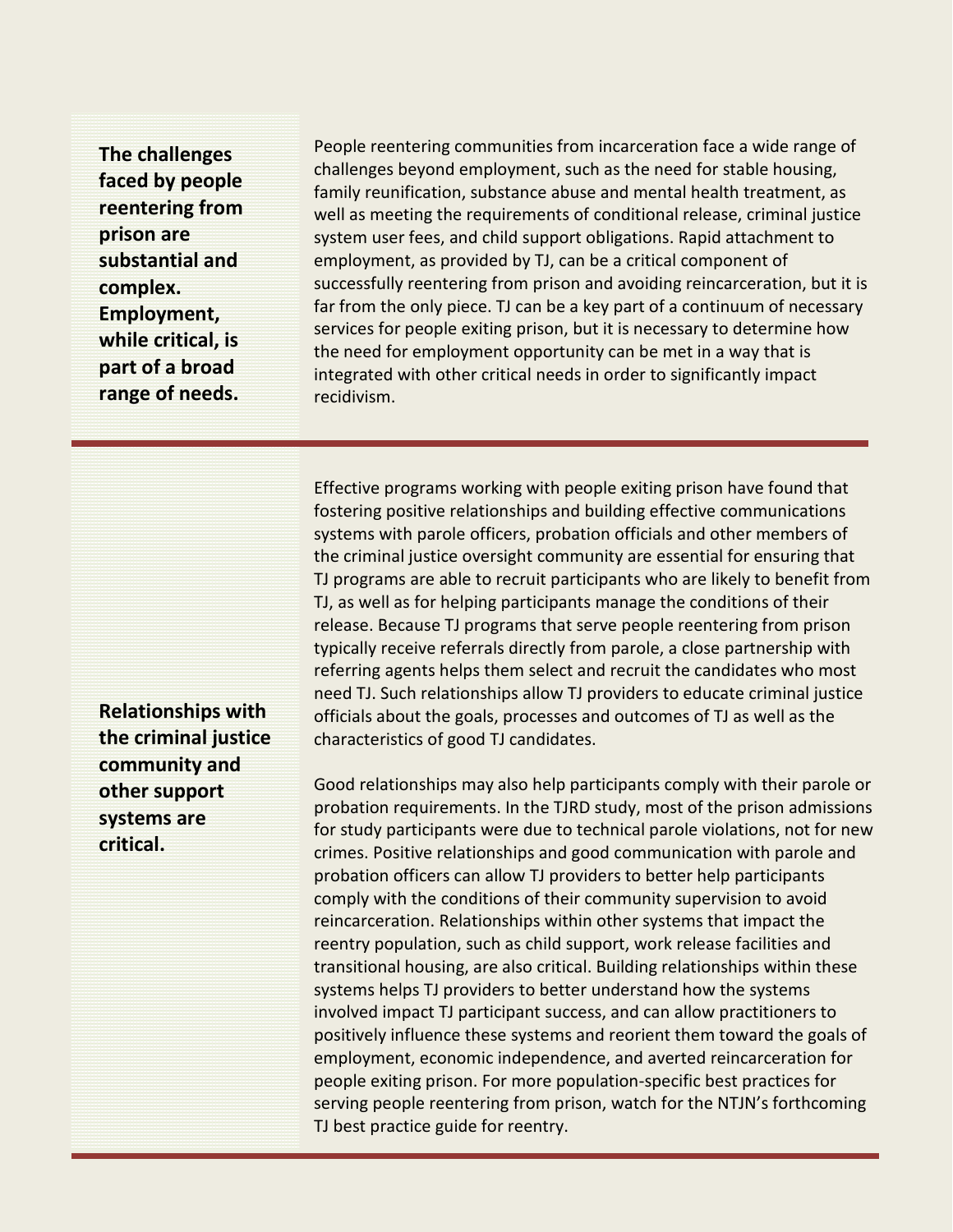**These findings should be viewed in the context of a growing body of evidence favorable to TJ.**

Overall, the Transitional Jobs model has produced positive results in many evaluations and studies, and the current findings should be considered within this broader perspective. A similar study by MDRC of the Center for Employment Opportunities found that the TJ group had significantly lower rates of recidivism on a variety of measures that lasted three years out after joining the program<sup>[1](#page-4-0)</sup>. A related study by MDRC of Transitional Work Corporation found that the TJ program consistently reduced the average TANF benefit amounts that sample members received, impacts that continued through quarter 6 (the last quarter studied to date)<sup>[2](#page-4-1)</sup>. In addition, those workers who were the most disadvantaged (little or no recent work history, long terms welfare receipt as well as those without a high school diploma) benefited more from the transitional jobs program.  $3$  Moreover, random assignment studies typically do not capture the full picture of how a program or model positively impacts its participants—factors such as the value of immediate earned income on the families of reentering individuals, or of the period of relative stability in their lives, are not measured by random assignment research. For more information on TJ research and impacts visit the [research](http://www.heartlandalliance.org/ntjn/research--evaluation/research.html) section of the NTJN website

<span id="page-4-0"></span><sup>1</sup> Redcross, C. (2009). *Transitional Jobs for Ex-Prisoners: Three Year Results from a Random Assignment Evaluation of the Center for*  Employment Opportunities. APPAM Annual Research Conference Presentation. New York: MDRC.<br><sup>2</sup> Bloom, D. et al. (2009). Alternative Welfare-to-Work strategies for the Hard-to-Employ: Testing Transitional Jobs and Pre-employm

<span id="page-4-1"></span>*[Services in Philadelphia](http://www.mdrc.org/publications/537/overview.html)*. New York: MDRC.<br><sup>3</sup> Bloom, D. et al. (2009). <u>Alternative Welfare-to-Work strategies for the Hard-to-Employ: Testing Transitional Jobs and Pre-employment</u>

<span id="page-4-2"></span>*[Services in Philadelphia](http://www.mdrc.org/publications/537/overview.html)*. New York: MDRC.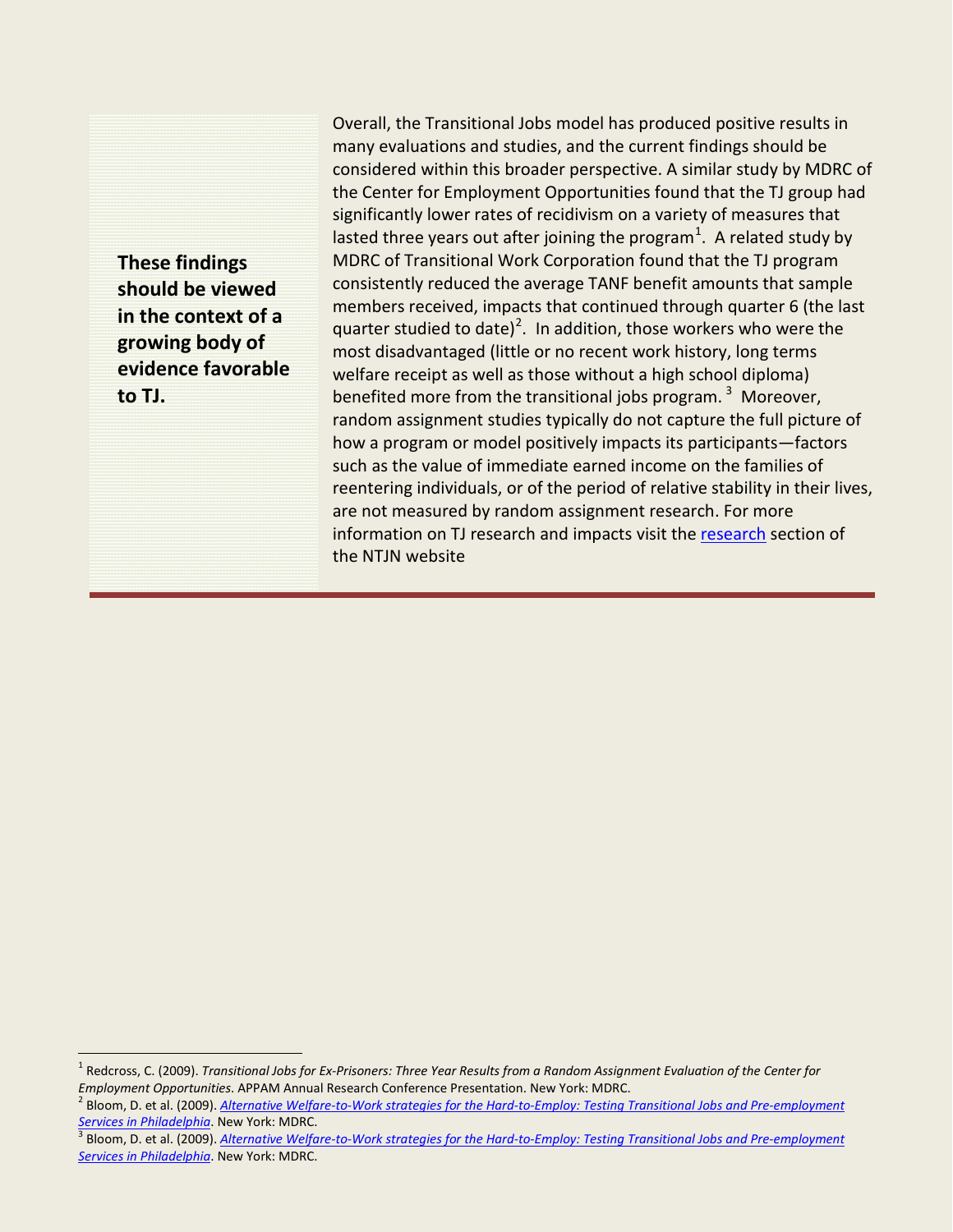## **Advancing the TJ Field**

Using information from this growing body of Transitional Jobs research, the National Transitional Jobs Network (NTJN) is prepared to support the field in advancing the model and enhancing outcomes. The NTJN is developing new resources and identifying promising practices to improve outcomes for hard-toemploy participants, and is currently using the TJRD study findings to inform its efforts to develop and implement an enhanced, more effective iteration of the TJ model. There are a number of promising and/or evidence-based practices that TJ programs can implement in their efforts to improve participant outcomes. Some are population-specific and others can be implemented by any program regardless of target population.

**Accurate targeting to determine who will benefit most from TJ:** The Transitional Jobs model is designed for people who would not otherwise be working, and who are unsuccessful in getting and keeping a job on their own. TJ programs appear to be most effective when they focus primarily on people with substantial barriers to employment—such as little or no work experience or no high school diploma or GED—as opposed to individuals with better prospects of finding work on their own or with less-intensive help. Up-front screening to identify barriers can help target Transitional Jobs to those who would benefit the most.

**Improving the developmental nature of the transitional employment experience:** One of the primary goals of a Transitional Jobs program is the transition to unsubsidized employment for participants in the program. In order to achieve this outcome more consistently, we must continue to learn how to best structure the transitional employment experience. Possible program enhancements for maximizing the experiential learning effects of TJ include further structuring and intensifying on-site mentoring and coaching activities, gradually increasing responsibilities and stress, and providing participants with daily structured feedback on their basic work readiness—such factors as punctuality, cooperation, and effort. Consideration should be given to lengthening the period of time spent in the Transitional Job, particularly for participants whose chances of success in the competitive labor market are especially limited.

**Sector-based hard skills training:** There is evidence that offering training and transitional work experience that is directly linked to occupation-specific skills in growing industry sectors is associated with better employment outcomes such as long-term employment and increases in earnings. Sector programs use local labor-market information and input from employers to target occupations with anticipated growth and opportunity for advancement, and then design short-term training specifically aimed at building skills for those occupations for low-income job seekers. Such training works best when employers in the targeted sector are closely involved in determining training curriculum content and design. Such sector-focused training could be integrated with TJ work experience and training, or TJ could be configured as an "on ramp" that delivers the foundational basic skills and experience to prepare hard-to-employ individuals for success in such training that may lead directly to unsubsidized employment in a growing sector. For more information on sector strategies see resources provided by [Public/Private Ventures.](http://www.ppv.org/ppv/publications/assets/294_publication.pdf)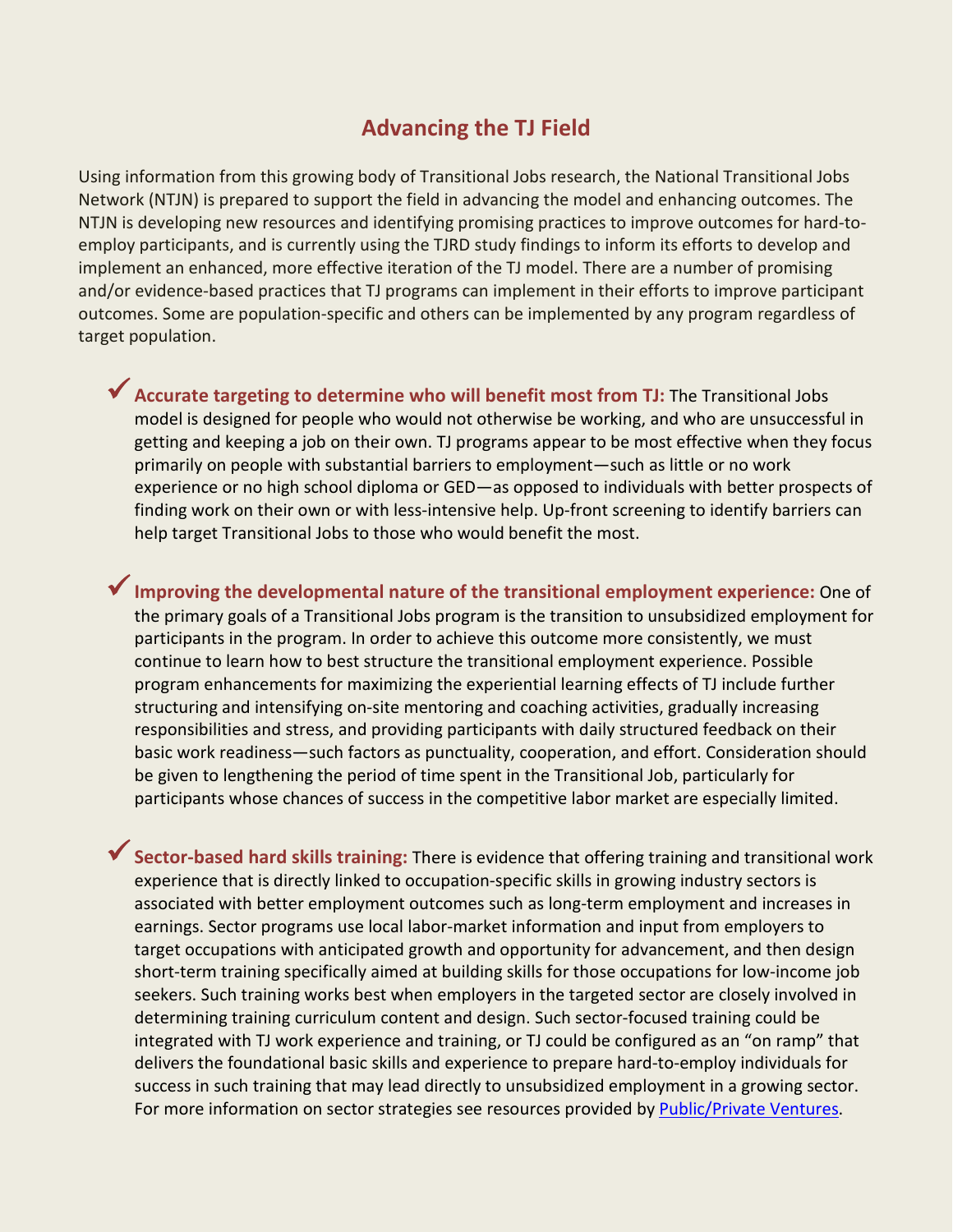**Improved job development strategies:** Some findings in the TJRD study regarding program implementation indicate that TJ programs could benefit from improved job development and placement practices, such as presenting potential employers with a "business case" for hiring candidates from TJ programs over the general pool of applicants. Watch for the NTJN's forthcoming best practice guide for job development.

**Enhanced job retention and advancement services:** Keeping participants employed once they are placed in unsubsidized jobs is critical to improving the long-term employment impacts of TJ, and post-placement retention follow-up is an essential core element of the TJ model. Best practices for job retention include providing follow-up for at least six months with no fewer than three contacts per month, forming support groups and other activities to keep participants involved beyond the TJ period, and incorporating retention bonuses as an incentive to participate in retention services. The TJRD findings add to the evidence that retention bonuses in particular can be effective in increasing unsubsidized job retention. For more information please review the NTJN's [best practice guide for job retention.](http://www.heartlandalliance.org/ntjn/program-resources/program-design--best-practices/retention-article-7-16-09.pdf)

**Integrating contextualized adult learning:** Low literacy or numeracy can be a significant barrier to employment, and many TJ participants need adult basic education services in order to qualify for sectoral training programs, certification classes and entry-level occupations. Contextualized instruction—in which the curriculum and lessons are drawn directly from the relevant work activities—is an effective way to improve both academic skills and work-related competencies, and prepare participants for further training, certification programs, or careerpath occupations. Program experience is beginning to shed light on the value of integrating contextualized adult learning into Transitional Jobs programs in order to help increase participants' literacy and basic math competencies. We must continue to learn how best to integrate these elements into current programs and to explore other ways by which we can help participants improve these competencies in order to take advantage of training programs.